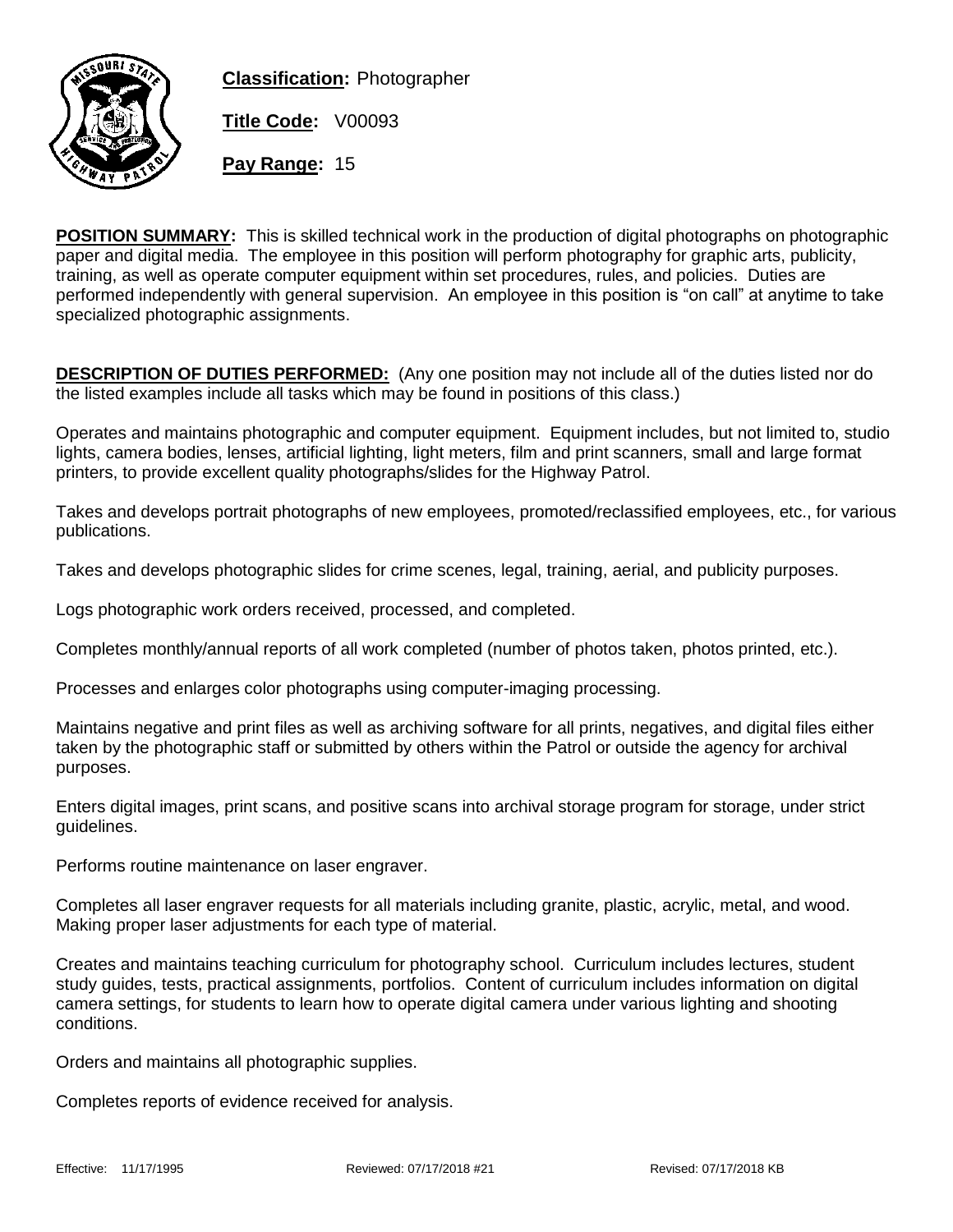Performs routine camera and photographic equipment maintenance.

Performs other related duties as assigned.

**REQUIRED KNOWLEDGE, SKILLS, AND ABILITIES:** Working knowledge of the basic skills of the qualities and adaptability of the various photographic equipment and materials utilized.

Working knowledge of photographic filters, light meters, diffusers, radio transmitters, etc.

Working knowledge of the standard practices of still photography, including posing of subjects, exposure and ability to download digital files.

Knowledge of proper lighting and layouts to produce excellent quality proofs.

Knowledge of the basic procedures involved in digital imaging using the latest Adobe Design Suite Program, Corel Draw Graphic Suite Programs, Microsoft Office, Content Manager, and PhotoGrav Programs in the Windows platform.

Ability to read English effectively.

Ability to communicate in English clearly and concisely, both orally and in writing.

Ability to use lights, filters, cameras, light meters, and other photographic equipment.

Ability to take quality photographic exposures under extreme variances of lighting conditions.

Ability to operate a personal computer using Adobe Design Suite Program, Corel Draw Graphic Suite Programs, Microsoft Office, Content Manager, and PhotoGrav Programs in the Windows platform.

Ability to learn assigned clerical tasks within a reasonable time, to adhere to prescribed routines, and to develop some skill in the operation of office appliances.

Ability to transport and assemble photographic equipment as required.

Ability to perform minor, routine maintenance on cameras, laser engraver, scanners, printers, and other photographic equipment.

Ability to photograph subject matter in accordance with the directions received.

Ability to work independently.

Ability to handle restricted and confidential information in a professional manner and maintain the information as such.

Ability to scan original negatives and prints for archiving, storing originals in archival materials.

Ability to enter images into archival software for later use, such as distribution.

Ability to create presentations for lectures in training of photographic equipment.

Ability to interpret color for purpose of color balance in originals and reproductions.